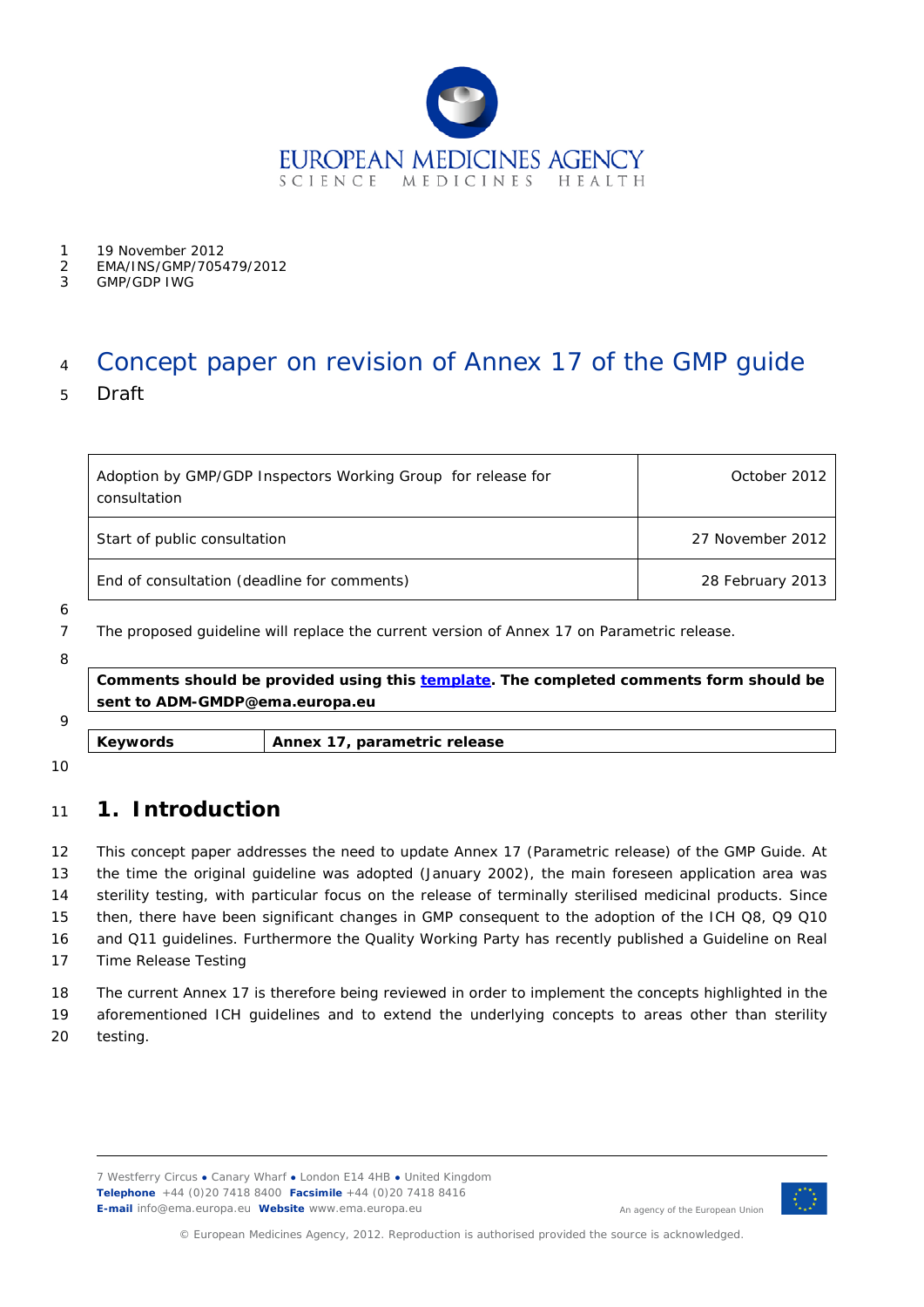## **2. Problem statement**

 Since Annex 17 was published in 2002, introduction of the relevant ICH concepts and consequential regulatory changes and technological advancements are not reflected in the current GMP guideline. Therefore an update to this annex is required to reflect this changed environment.

Discussion (on the problem statement)

 The current GMP guideline on parametric release was developed before the elaboration of the ICH 7 tripartite guidelines as well as the new ICH Q11 guideline on development and manufacture of drug substances. The Q8 Pharmaceutical Development guideline provides an opportunity to present the knowledge gained through the application of scientific approaches and quality risk management to the development of a product and its manufacturing process, Q9 offers a systematic approach to Quality Risk Management, and Q10 describes a modern quality system in order to establish and maintain a state of control, the realisation of product quality and to facilitate continual improvement over the entire life cycle. It is widely recognised that quality cannot be tested into a product, but it should be built in through design with an understanding of both the product and the process used to make it.

 The revised guideline will clarify to what extent Q8, Q9 Q10 and Q11 should be followed in order to implement Real Time Release testing (RTRT). Moreover, it will detail how to set a system of release that provides assurance that the product or active substance is of the intended quality, based on the information collected during the manufacturing process, through product knowledge and process understanding and control.

 The current guideline is only focused on the application of Parametric Release for the routine release of terminally sterilised products waiving the carrying out of a sterility test, on the basis of successful demonstration that predetermined and validated sterilising conditions have been achieved. This approach is based on the assumption that a sterility test only provides the opportunity to detect a major failure of the sterility assurance system, which would be more reliably detected by other means. Although the current guideline already states that the control of certain specific parameters may be used as an alternative to routine end-product testing of medicinal products, hence allowing the application of parametric release to any stage of manufacturing and to any type of products, detailed information is only provided for its application to terminally sterilised medicinal products. The main aim of the new guideline will be to facilitate the application of the concept to other processes, including the manufacture of biologics, active substances and intermediates.

 Recently, a new Guideline on Real Time Release Testing was published by the CHMP/CVMP Quality Working Party establishing the requirements for applications that propose RTRT for active ingredients, intermediates and finished products. This should be taken into account in the revision of the current GMP guideline, in order to achieve a harmonized approach to Real Time Release Testing.

#### **3. Recommendation**

 The GMP/GDP Inspectors Working Group recommends that the current version of Annex 17 on Parametric Release is revised to reflect changes in regulatory and manufacturing environments. The new guideline should clarify how manufacturers can take advantage of new possibilities deriving from the application of an enhanced process understanding by using innovative tools as described in the ICH Q8, Q9 Q10 and Q11 guidelines. The revision of Annex 17 should also take into account related changes in other GMP chapters and Annexes as well as in other regulatory documents.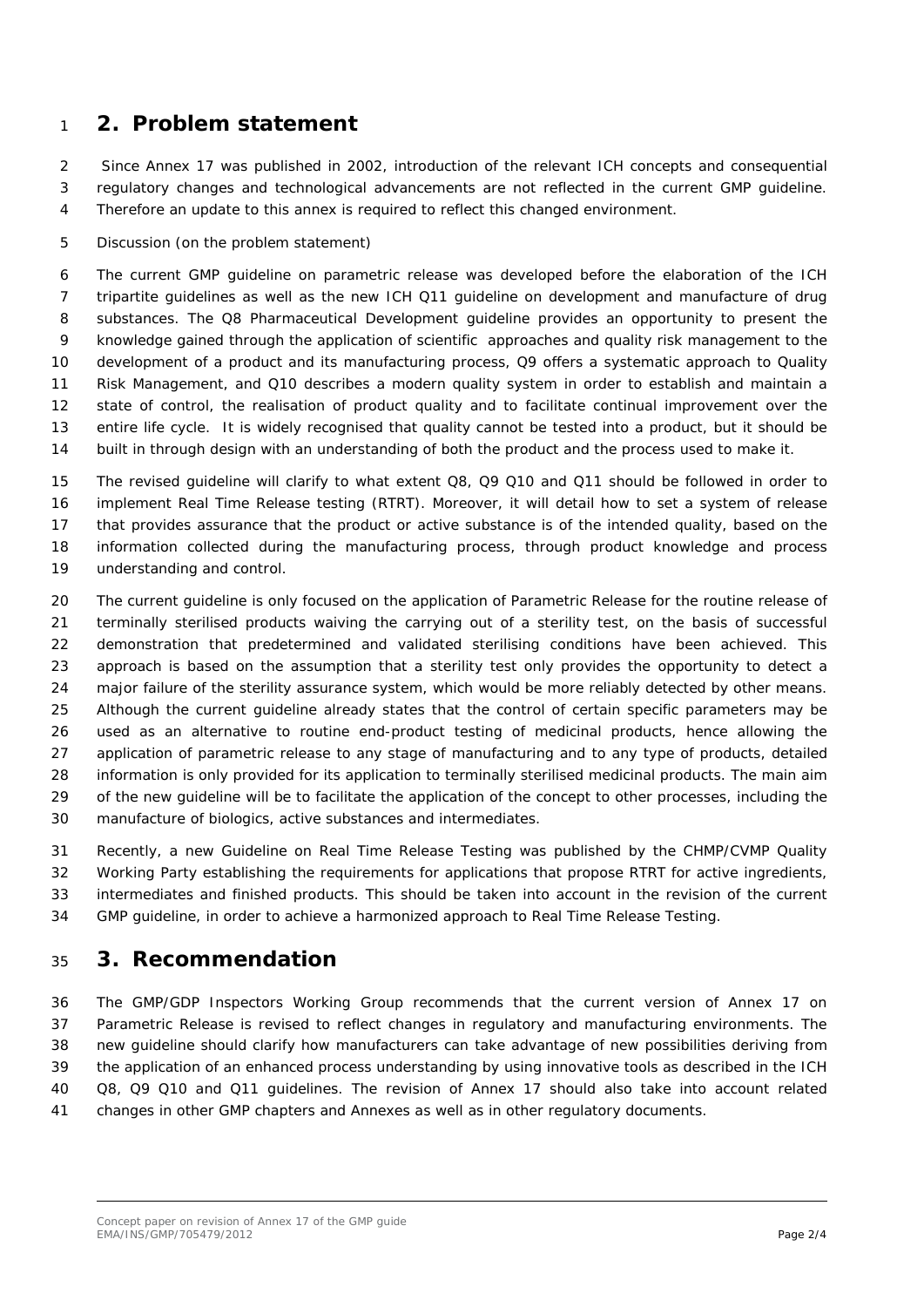### **4. Proposed timetable**

| $\overline{2}$ | Preparation of draft concept paper           | - September 2012             |
|----------------|----------------------------------------------|------------------------------|
| 3              | Approval of draft concept paper              | - October 2012               |
| 4              | Released for consultation                    | - November 2012              |
| 5              | Deadline for comments                        | - February 2013              |
| 6              | Discussion in IWG                            | - June 2013                  |
| 7              | Discussion with other WPs                    | - June 2013 – September 2013 |
| 8              | Proposed date for release of draft guideline | - December 2013              |
| 9              | Deadline for comments                        | - March 2014                 |
| 10             | Re-discussion in GMDP IWG                    | - May - September 2014       |
| 11             | Expected date for adoption by Committee      | - October 2014               |

#### **5. Resource requirements for preparation**

 A drafting group will be established by GMP/GDP Inspectors Working group with a rapporteur from Italy and supporting experts from other EU Member Regulatory Authorities (Ireland and UK) and from non-EU PIC/S participating Authorities (Australia and USA).

 The development of the guideline will be carried out in close co-operation with the Quality Working Party, the EU PAT Team and the Biologics Working party.

 The guideline will be discussed at GMP/GDP Inspectors Working Group as necessary and at other involved Working Parties and Groups.

Further discussions are expected with interested parties.

# **6. Impact assessment (anticipated)**

No adverse impact on Industry with respect to either resources or costs is foreseen.

 The guidance will clarify requirements for regulators and industry with respect to parametric release taking into account the concepts detailed in ICH Q8, Q9, Q10 and Q11. Revision of the guideline will

 facilitate implementation of Real Time Release Testing by ensuring compatibility and consistency between scientific and GMP guidelines.

#### 27 Interested parties

 EMA (GMP/GDP Working Group, Quality Working Party, EU PAT Team Group, Biologics Working party), PIC/S, Member State National Competent Authorities.

- Pharmaceutical Industry.
-